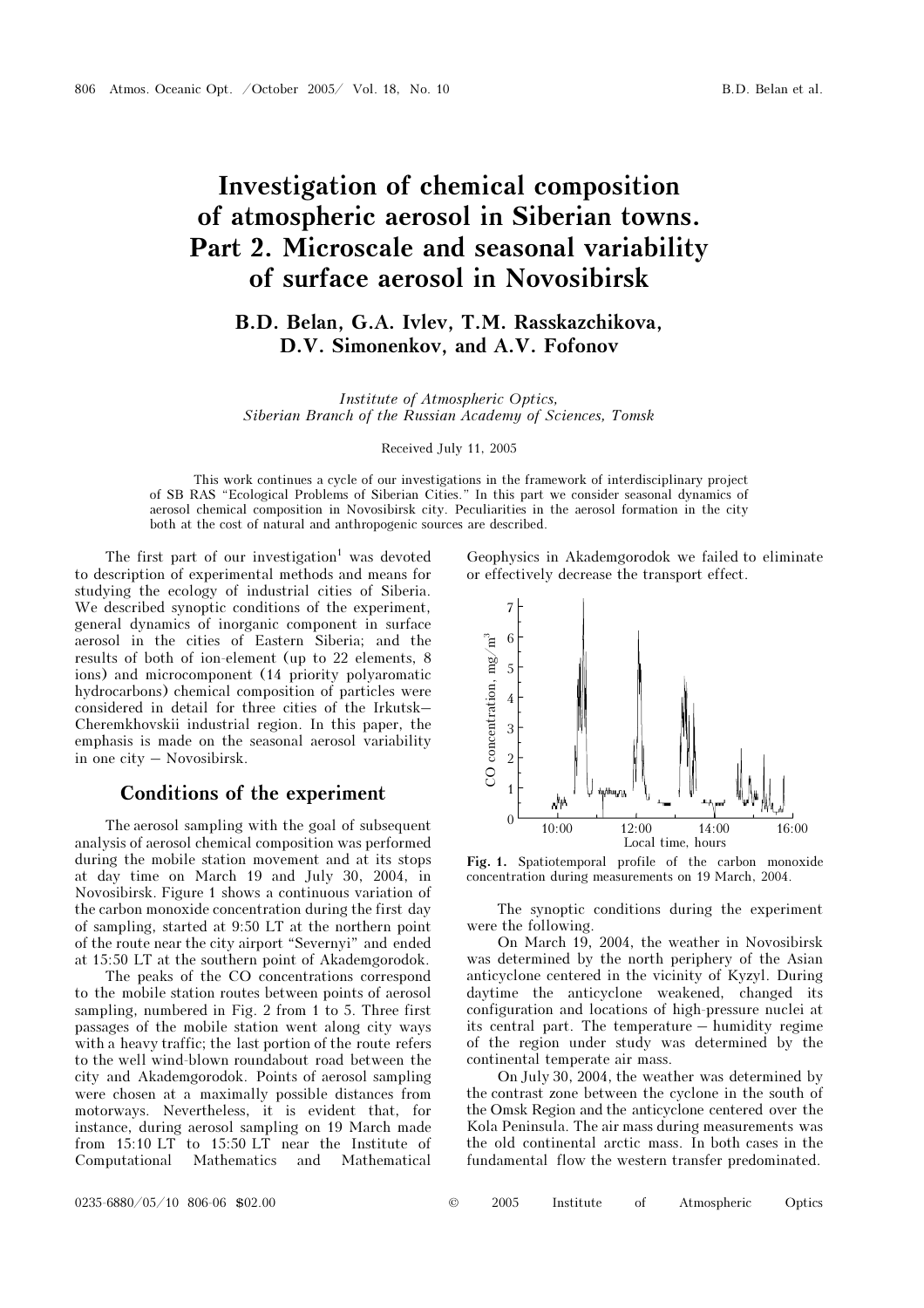

Fig. 2. Diagram of location of sampling points at the mobile station stops on 19 March and 30 July 2004.

## Discussion of results

Referring to measurement conditions taking place during the series of experiments with the spatiotemporal profile of carbon monoxide concentration as an example, is not accidental. It is well known that CO is one of the first indicators of intensity of motor transport emissions. The city of Novosibirsk due to its position is the greatest transport center beyond the Ural. Based on the latest statistical data,<sup>2</sup> the Novosibirsk region heads the list of regions and territories of the Siberian Federal district by the percentage of pollutant emissions into atmosphere from movable sources. In 2003, about 31% of atmospheric emissions in the region referred to stationary sources.

The situation in the regional center was much more crucial. Gross emission of pollutants from stationary sources in 2003 was 100000 tons, and from the movable sources – 459.4 thousand tons, i.e., more than 80% of all emissions in atmosphere fell on the transport with the most adverse impact on the nature and urban medium performed by the motor transport. Besides, the main sources of pollution of the atmospheric air in Novosibirsk are also the enterprises of power industry, municipal boiler-rooms (housing department), the stove heating in the private sector, the electrode plant.

Table 1 shows some measured atmospheric parameters attendant the aerosol sampling. In the next to last line, the measurements of the aerosol number concentration NS in the size range  $0.4 \le d \le 10 \text{ }\mu\text{m}$ obtained with a photoelectric counter AZ-6 are given. The last line contains the data on the total concentration of the measured ions and elements.

Disposition of sampling points in the city is almost meridional (Fig. 2). The first and the last points are located, in fact, in the city suburbs. The net concentrations both of the particle number density, NS, and the ion-element sum (Sum) show that the tendency of accumulation of aerosol pollutions in the central part of the city is clearly seen during the cold period. In summer, the pattern is somewhat dissimilar and not distinct: the number density follows with a certain redistribution the winter values, but the correlation of the sum of ions and elements with them is less significant.

In this connection, a special attention must be given to distribution of field of the surface wind velocity V in both seasons, which was measured at sampling points at a 10 m height, using a telescope mast. On March 19, we observed almost complete absence of wind at the outskirts  $-1-2$  m/s and an increase of the surface wind velocity up to 9–10 m/s to the city center. Therewithal, a turn of wind direction  $wd$  up to 140 $^{\circ}$  was recorded in the center as compared to the outskirts. In a summer day, the wind turn is insignificant and does not exceed several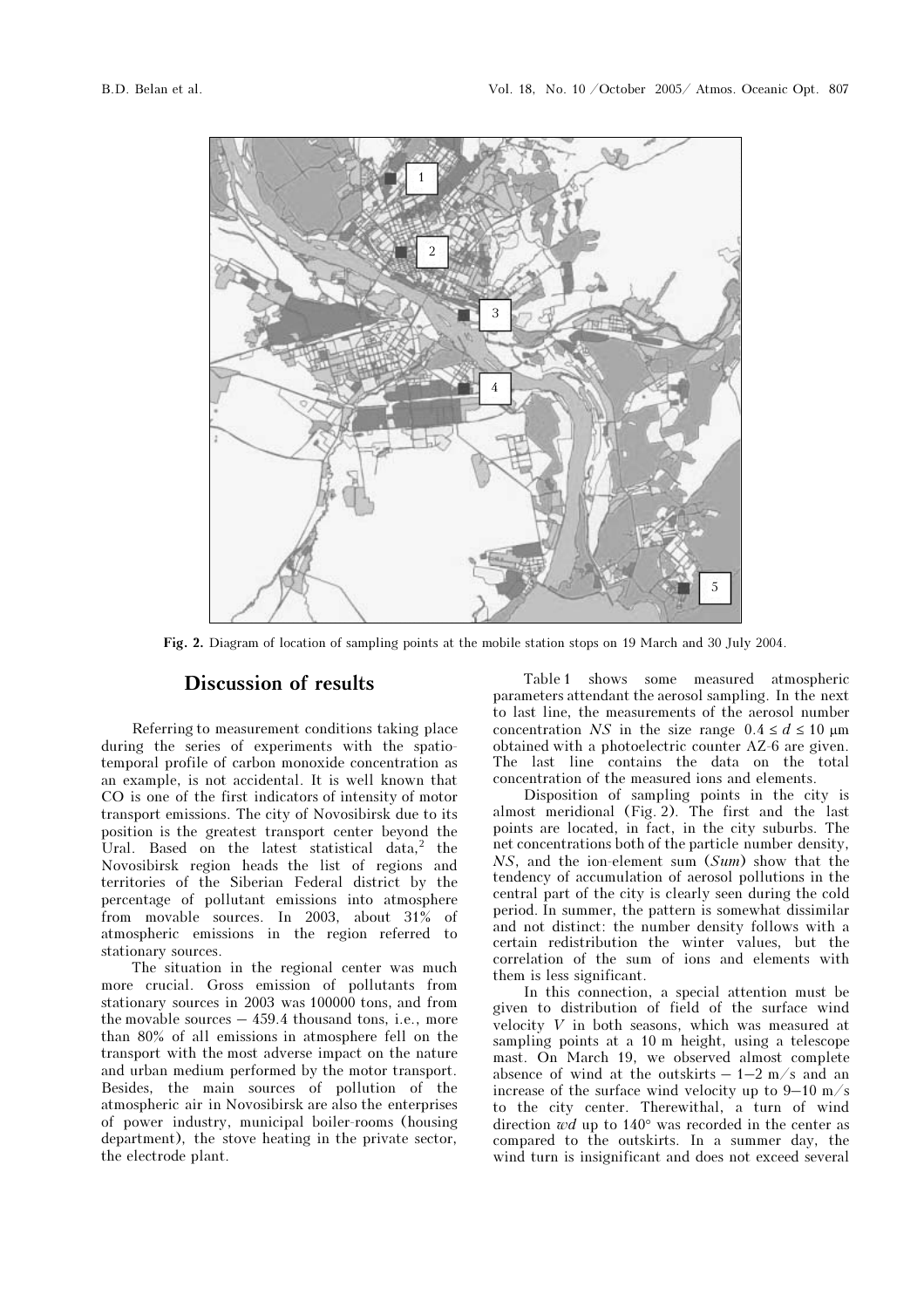tens of degrees that can be attributed to the effect of urban building. As for the wind velocity, the pattern is almost opposite to the winter one: a weak wind in the central part of the city and a growth of the ground flow velocity to the periphery.

To elucidate the nature of aerosol pollution in different parts of the city in different periods, let us consider the relative chemical composition (Fig. 3) and geochemical enrichment coefficients of aerosol components (Table 2).

Consideration of relative aerosol composition from the point of view of microscale variability shows some increase of relative content of sulfate component and microelement composition in the outskirts direction, especially in winter period. Seasonal dynamics of relative composition is more significant. The content of macrocomponents: aluminium, calcium, and silicon commonly attributed to the soil-erosion origin, is invariable. The iron content, which is also considered as a soil reference point, actually increases in summer by more than the order of magnitude that supports its predominantly natural origin. Just this fact enabled us to take it as a reference element when estimating the origin of other components in the city aerosol composition.

The sulfate content in summer period slightly decreases (Fig. 3). At the same time, the concentrations of nitrogen-containing components increases significantly. This strongly discriminates the behavior of the city aerosol from the background one.

 As was shown by results of long-term investigations of surface atmospheric aerosol ion composition in the background points of the Novosibirsk Region,<sup>3</sup> the dynamics of acid-forming ions: sulfate, nitrate, and neutralizing them cations of

ammonium has a seasonal winter maximum. In our case, this was only partly true for the sulfate component, and the maxima of nitrate and ammonium fell on the summer period. Possibly, this is connected with active all-seasonal generation of gases-predecessors of the nitrogen component under city conditions (Table 1). For active formation of photochemical component of aerosol, a presence of photochemical processes is required, which in winter period are retarded in cities not only by a seasonal minimum of the incident solar radiation, but also by ultraviolet radiation absorption by the pollution "cap" in the atmospheric boundary layer above the city. It is also possible that the sink of nitrogen-containing gaspredecessors on the snow cover increases in winter.

Consideration of geochemical enrichment coefficients indicates that the anthropogenic contribution to aerosol in winter period is dominant practically for all elements, with rare exception: probably, iron itself, potassium, and partly magnesium. It is evident, that the majority of elements in aerosol in winter are of ash origin from emissions of coalconsuming power plants. In the summer aerosol, the enrichment of practically all elements corresponds to the conventionally natural standard  $(< 1$ ) or is close to it  $(< 10$ ). The ion composition behaves more ambiguously, and in this case the demarcation in its behavior again goes between the nitrogen-containing ions, whose enrichment is invariable from one season to another, and other anions, whose relative content in relation to iron in summer reduces by one or two orders of magnitude. It is unlikely that such almost direct dependence of contents of iron, ions of ammonium, and nitrates in the urban aerosol composition is regular, although it should not be rejected completely.

| March 19, 2004           |                      |               |                        |                        | July 30, 2004     |                      |        |                        |                                               |                   |
|--------------------------|----------------------|---------------|------------------------|------------------------|-------------------|----------------------|--------|------------------------|-----------------------------------------------|-------------------|
| Parameter                | Severnyi"<br>Airport | CPC           | River<br>$_{\rm port}$ | tin plant<br>Area<br>đ | gorodok<br>Akadem | Severnyi"<br>Airport | CPC    | River<br>$_{\rm port}$ | $_{\rm plant}$<br>Area<br>$\overline{a}$<br>ð | gorodok<br>Akadem |
| t, $\circ$ C             | $-6.44$              | $-8.34$       | $-6.37$                | $-5.35$                | $-10.04$          | 23.48                | 22.77  | 24.63                  | 23.91                                         | 19.29             |
| rH, %                    | 64.00                | 74.03         | 62.50                  | 58.54                  | 74.21             | 40.46                | 40.81  | 36.65                  | 38.06                                         | 48.73             |
| $P$ , mm $Hg$            |                      | 751.14 758.66 | 763.92                 | 761.29                 | 758.06            | 744.17               | 744.09 | 748.35                 | 747.05 741.91                                 |                   |
| $Q, W/m^2$               |                      |               | 568.39                 | 490.32                 | 168.35            | 210.52               | 43.04  | 675.93                 | 699.64 658.97                                 |                   |
| $V$ , m/s                | 1.00                 | 1.52          | 9.33                   | 5.12                   | 1.95              | 5.14                 | 2.12   | 2.72                   | 1.33                                          | 4.87              |
| $wd$ , deg.              | 137.6                | 277.5         | 210.7                  | 234.0                  | 134.4             | 64.1                 | 55.9   | 62.5                   | 79.8                                          | 63.9              |
| $CO$ , mg/m <sup>3</sup> | 0.22                 | 0.84          | 0.48                   | 0.49                   | 0.47              | 0.40                 | 0.56   | 0.84                   | 0.30                                          | 0.36              |
| $O_3$ , $\mu g/m^3$      | 82.34                | 31.36         | 93.35                  | 87.21                  | 71.46             | 47.48                | 35.37  | 33.45                  | 48.40                                         | 40.10             |
| $SO_2$ , $\mu g/m^3$     | 57.54                | 118.58        | 16.26                  | 24.63                  | 46.58             | 0.94                 | 3.98   | 3.09                   | 0.00                                          | 0.57              |
| $NO_2$ , $\mu g/m^3$     | 29.62                | 53.52         | 12.17                  | 18.54                  | 26.58             | 10.59                | 19.28  | 30.26                  | 5.72                                          | 14.06             |
| NO, $\mu g/m^3$          | 0.0                  | 0.0           | 0.0                    | 0.0                    | 0.0               | 0.0                  | 0.0    | 0.83                   | 0.0                                           | 0.73              |
| $NS$ , cm <sup>-3</sup>  | 1.56                 | 3.88          | 2.37                   | 2.04                   | 0.75              | 1.68                 | 1.79   | 2.94                   | 2.62                                          | 2.11              |
| $Sum, \mu g/m^3$         | 53.1                 | 159.8         | 66.0                   | 74.8                   | 57.3              | 56.0                 | 34.3   | 57.3                   | 34.3                                          | 66.9              |

Table 1. Parameters of the ground atmosphere measured at five points of Novosibirsk from the mobile station of air monitoring ÀKV-2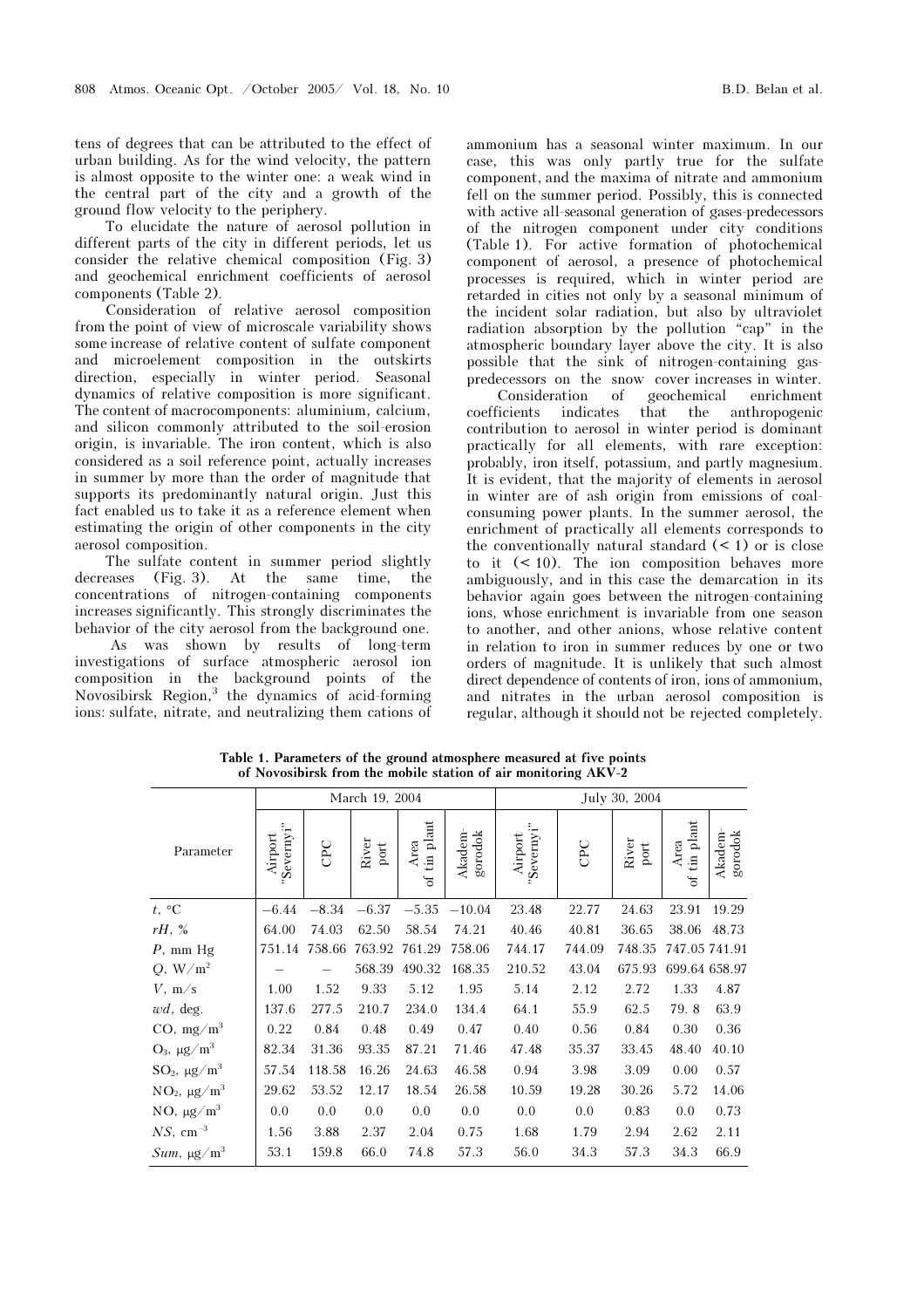

Fig. 3. Relative ion-element composition of surface aerosol at different periods of observations.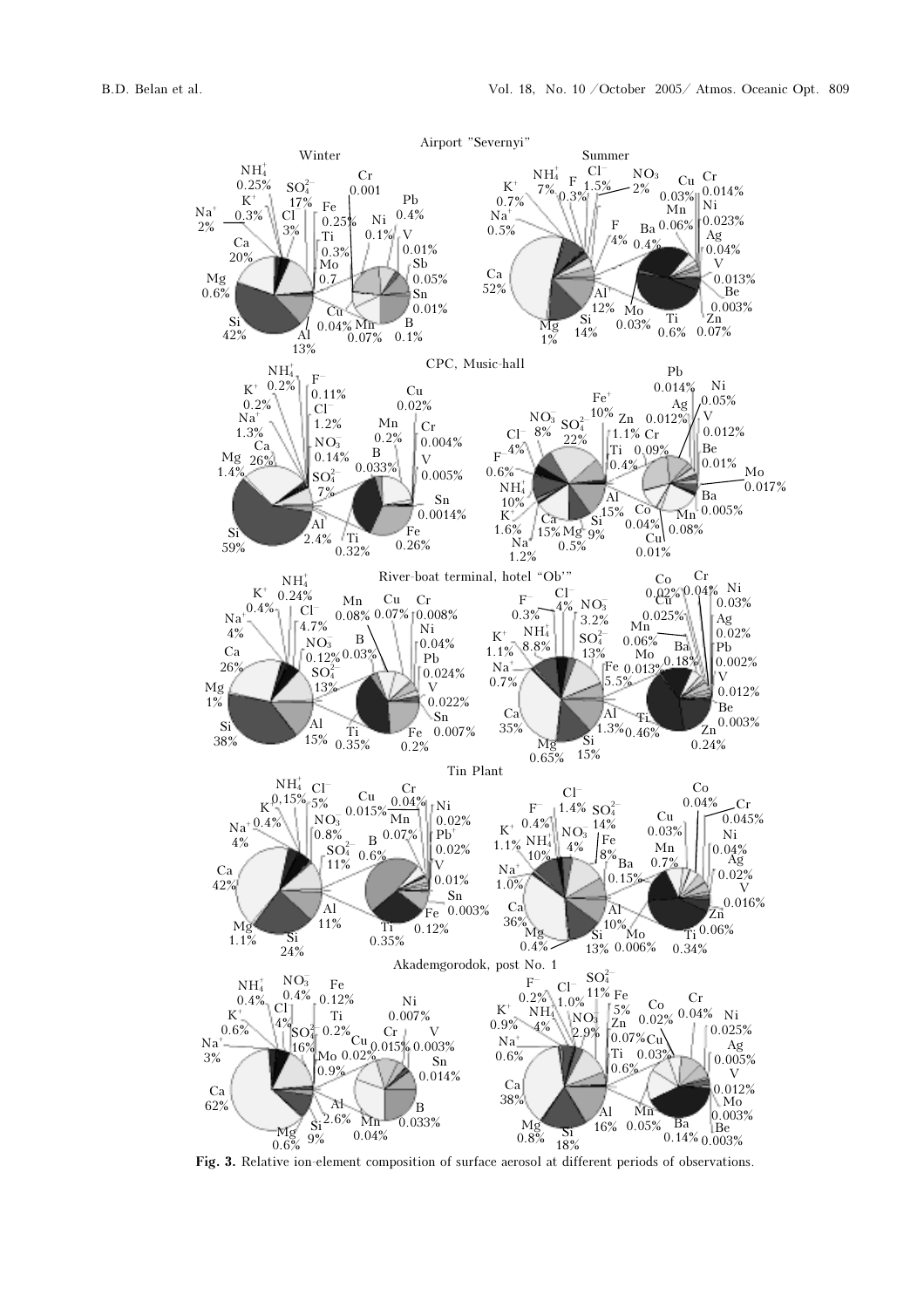|                     |                       |                          | March 19, 2004         |                      |                                                             | July 30, 2004            |                     |                        |                               |                          |  |
|---------------------|-----------------------|--------------------------|------------------------|----------------------|-------------------------------------------------------------|--------------------------|---------------------|------------------------|-------------------------------|--------------------------|--|
| Chemical<br>element | "Severnyi"<br>Airport | CPC                      | River<br>$_{\rm port}$ | of tin plant<br>Area | $\mathbf{g} \mathbf{or} \mathbf{od} \mathbf{ok}$<br>Akadem- | "Severnyi"<br>Airport    | CPC                 | River<br>$_{\rm port}$ | tin plant<br>Area<br>$\sigma$ | Akadem-<br>gorodok       |  |
| $\overline{Al}$     | 24.0                  | 4.2                      | 34.0                   | 42.0                 | 9.9                                                         | 1.5                      | 0.7                 | 1.0                    | 0.6                           | 1.4                      |  |
| Si                  | 23.0                  | 30.0                     | 26.0                   | 26.0                 | 10.0                                                        | 0.5                      | 0.1                 | 0.3                    | 0.2                           | 0.4                      |  |
| Mg                  | 7.4                   | 16.0                     | 8.9                    | 28.0                 | 14.0                                                        | 0.7                      | 0.2                 | 0.4                    | 0.2                           | 0.5                      |  |
| Ca                  | $1.2 \cdot 10^{2}$    | $1.5 \cdot 10^{2}$       | $1.9 \cdot 10^{2}$     | $5.0 \cdot 10^{2}$   | $7.5 \cdot 10^{2}$                                          | 21.0                     | 2.3                 | 9.2                    | 6.8                           | 10.0                     |  |
| $\mathrm{Na}^+$     | 15.0                  | 8.1                      | 18.0                   | 55.0                 | 39.0                                                        | 0.2                      | 0.2                 | 0.2                    | 0.2                           | 0.2                      |  |
| $\mbox{K}^+$        | 1.6                   | 0.9                      | 2.1                    | 4.4                  | 6.7                                                         | $0.3\,$                  | 0.2                 | 0.3                    | 0.2                           | 0.2                      |  |
| $\mathrm{NH}_4^+$   | 11.0                  | 6.5                      | 14.0                   | 14.0                 | 36.0                                                        | 23.0                     | 12.0                | 17.0                   | 14.0                          | 9.4                      |  |
| $F^-$               |                       | 22.0                     |                        |                      |                                                             | 3.7                      | 3.1                 | 2.8                    | 2.8                           | 2.4                      |  |
| $Cl^{-}$            | $2.8 \cdot 10^{3}$    | $9.6 \cdot 10^{2}$       | $5.2 \cdot 10^{3}$     | $8.9 \cdot 10^{3}$   | $7.2 \cdot 10^{3}$                                          | 91.0                     | 90.0                | $1.7 \cdot 10^{2}$     | 40.0                          | 43.0                     |  |
| $NO_3^-$            |                       | 1.6                      | 2.0                    | 21.0                 | 10.0                                                        | 1.7                      | 2.4                 | $1.8\,$                | 1.8                           | 1.7                      |  |
| $SO_4^{2-}$         | $2.1 \cdot 10^{3}$    | $7.8\cdot10^{2}$         | $2.0 \cdot 10^{3}$     | $2.6 \cdot 10^{3}$   | $4.2 \cdot 10^{3}$                                          | 35.0                     | 68.0                | 70.0                   | 53.0                          | 66.0                     |  |
| $_{\rm Mo}$         | $8.0 \cdot 10^{4}$    | $\equiv$                 | $\equiv$               | $\frac{1}{2}$        | $2.2 \cdot 10^5$                                            | $2.2 \cdot 10^{2}$       | 47.0                | 64.0                   | 21.0                          | 14.0                     |  |
| Ti                  | 12.0                  | 14.0                     | 19.0                   | 31.0                 | 18.0                                                        | 1.7                      | 0.4                 | 0.9                    | 0.5                           | 1.3                      |  |
| Fe                  | 1.0                   | 1.0                      | 1.0                    | $1.0\,$              | 1.0                                                         | 1.0                      | 1.0                 | 1.0                    | 1.0                           | 1.0                      |  |
| ${\rm Mn}$          | 16.0                  | 36.0                     | 21.0                   | 28.0                 | 17.0                                                        | 0.8                      | 0.4                 | 0.6                    | 0.5                           | 0.5                      |  |
| Ni                  | $5.2 \cdot 10^{2}$    | $\hspace{0.1mm}$         | $3.0\cdot10^2$         | $2.3 \cdot 10^{2}$   | 77.0                                                        | 9.1                      | 6.5                 | 7.1                    | 7.1                           | 6.6                      |  |
| Cu                  | $2.5 \cdot 10^{2}$    | $1.2 \cdot 10^{2}$       | $6.1 \cdot 10^{2}$     | $2.0 \cdot 10^{2}$   | $2.7 \cdot 10^{2}$                                          | 12.0                     | 1.9                 | 7.3                    | 6.5                           | 11.0                     |  |
| ${\rm Pb}$          | $3.8 \cdot 10^{2}$    | $\overline{\phantom{0}}$ | 2.8 10 <sup>2</sup>    | $3.8 \cdot 10^{2}$   | $\equiv$                                                    | $1.1\,$                  | 3.3                 | 1.0                    | 0.8                           | 0.6                      |  |
| V                   | 24.0                  | 8.5                      | 53.0                   | 43.0                 | 13.0                                                        | 1.8                      | 0.6                 | 1.0                    | 0.9                           | 1.1                      |  |
| Cr                  | 5.4                   | 18.0                     | 43.0                   | $3.2 \cdot 10^{2}$   | $1.4 \cdot 10^{2}$                                          | $4.3\,$                  | 10.0                | $7.3\,$                | 6.2                           | 7.2                      |  |
| ${\rm Sn}$          | $4.3 \cdot 10^{2}$    | 70.0                     | $5.0\cdot10^2$         | $3.3 \cdot 10^{2}$   | $1.6 \cdot 10^{3}$                                          | $\equiv$                 |                     |                        |                               | -                        |  |
| B                   | $1.5 \cdot 10^{3}$    | $4.6\cdot10^{2}$         | $5.6 \cdot 10^{2}$     | $1.7 \cdot 10^{4}$   | $1.0 \cdot 10^{3}$                                          | $\overline{\phantom{0}}$ |                     |                        |                               | $\overline{\phantom{0}}$ |  |
| ${\rm Sb}$          | $3.7 \cdot 10^{4}$    |                          |                        |                      |                                                             |                          |                     |                        |                               |                          |  |
| ${\rm Zn}$          |                       |                          |                        |                      | $\qquad \qquad -$                                           | 15.0                     | 79.0                | 31.0                   | 5.1                           | 10.0                     |  |
| Ba                  |                       |                          |                        |                      |                                                             | 5.6                      | $2.6 \cdot 10^{-2}$ | 1.7                    | 1.0                           | 1.4                      |  |
| Be                  |                       |                          |                        |                      |                                                             | 11.0                     | 14.0                | 8.4                    |                               | 7.2                      |  |
| Co                  |                       |                          |                        |                      |                                                             |                          | 22.0                | 18.0                   | 26.0                          | 21.0                     |  |
| Ag                  |                       |                          |                        |                      |                                                             | $4.6\cdot10^3$           | $4.9 \cdot 10^{2}$  | $1.3 \cdot 10^{3}$     | $9.3 \cdot 10^{2}$            | $3.7 \cdot 10^{2}$       |  |

Table 2. Geochemical enrichment coefficients for aerosol components (Fe as a reference element, the element and ion complexing agent abundances – by Beus)

At least, the contribution of heterogeneous oxidation processes of sulfur dioxide on the surface of solid aerosols, containing oxides of transition metals, including aquacomplexes of iron ions, has already been recognized.<sup>4</sup> However, in accordance with the same reference, the key role in formation of nitric acid from nitric oxides belongs to homogeneous gasphase reactions. The contribution of reactions in water phase or heterogeneous processes is considered to be insignificant.

In conclusion, one more table is given, which allows one to estimate the differences in chemical matrix of city aerosol in cold and warm seasons by the simple ratios method. In addition, the table contains ratios between standard deviations and mean values for every series of measurements. The components are presented in order of decreasing the winter-to-summer ratios.

A relatively even stable excess of ions of chloride, sodium, and sulfate component in the aerosol composition is observed during the cold period over the entire profile. This, most likely, is due to comparable power of their natural and industrial sources. Among chemical elements, contribution of silicon, manganese, and copper is predominant. Such irregular excesses are connected, evidently, with the

point sources of their emissions in the composition of aerosol coarse-dispersion fraction (silicon, magnesium, manganese, calcium, titanium). Components located in the bottom of Table 3 are of soil-erosion or photochemical origin. The low seasonal ratio, typical for chromium, at a 4.7-fold total excess of aerosol net concentration against the background of sufficiently high geochemical ratio in summer (10.0) (Table 2), can point to the surface source of this microelement, probably, of anthropogenic origin near the measurement place.

According to Ref. 5, the magnitude of ratios of standard deviations to mean values in one measurement series can also serve as a criterion of degree of localization of the origin of some component in aerosol composition. Nevertheless, despite the fact that in some cases, especially in winter measurement series, our arguments often coincide with this conclusion, the problem of using these ratios as the criterion, remains as yet open. Probably, the choice of criterion for estimates of some ingredient contribution into the aerosol composition is the problem of a special study, which must base on much more representative material. In our case, these ratios are of interest as characteristics of microscale variability of aerosol components within the city boundaries.